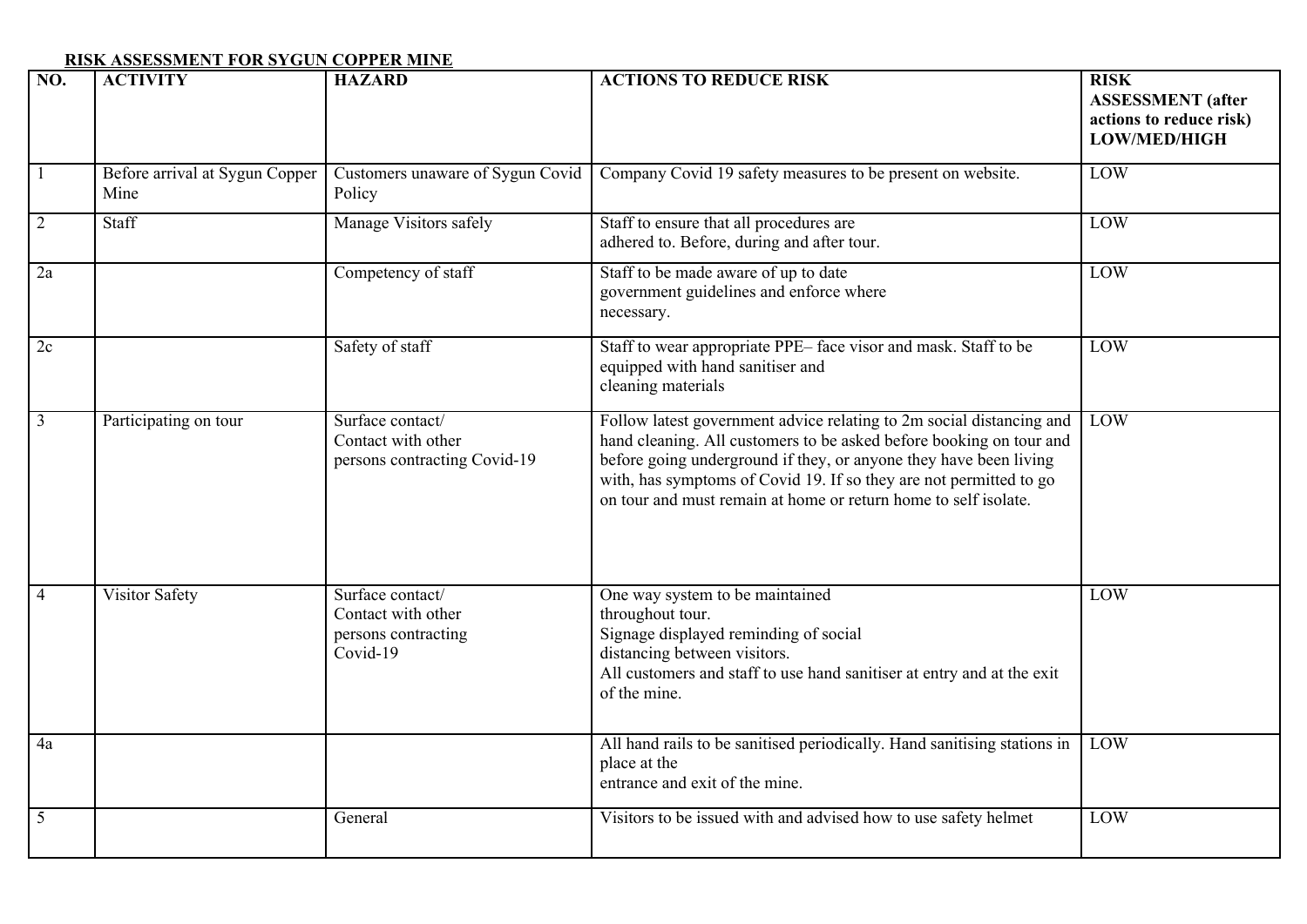| 5a              |                                           | Surface contact/<br>Contact with other<br>persons contracting Covid-19 | Helmets to be sanitised in between use.                                                                                                                  | LOW |
|-----------------|-------------------------------------------|------------------------------------------------------------------------|----------------------------------------------------------------------------------------------------------------------------------------------------------|-----|
| 6               | <b>Tunnels or passages</b><br>underground | Darkness                                                               | Lighting system illuminates all areas<br>Lighting system is checked on a daily basis                                                                     | LOW |
| 6a              |                                           | Disorientation                                                         | Directional signs indicate route                                                                                                                         | LOW |
| 6 <sub>b</sub>  |                                           | Straying from route                                                    | Directional signs indicate route and barriers placed to unauthorized<br>areas                                                                            | LOW |
| 6c              |                                           | Overcrowding                                                           | Visitors access to underground is regulated to<br>prevent overcrowding                                                                                   | LOW |
| 6d              |                                           | Claustrophobia                                                         | Visitors are informed of size of tunnels and length of route                                                                                             | LOW |
| $\overline{7}$  | Floor surface                             | Slipping on surface                                                    | Non skid (grooved) concrete surfaces, non skid steel grilles and<br>handrails are provided                                                               | LOW |
| 8               | Ceiling                                   | Low ceiling<br>hitting head                                            | Helmets provided and must be worn                                                                                                                        | LOW |
| 9               | Lighting                                  | Failure                                                                | Emergency lighting system operates if failure of main power                                                                                              | LOW |
| 10              | Ventilation                               | Lack of ventilation                                                    | Good ventilation is maintained by having a number of connections<br>to surface air                                                                       | LOW |
| 11              | Radon                                     | Exposure to radon gas                                                  | Radon gas monitoring has been completed and concentrations are<br>below action level. Good ventilation throughout the mine minimises<br>risk of exposure | LOW |
| $\overline{12}$ | Physical accident                         | Tending to casualty                                                    | There are first aid supplies and list of<br>emergency phone numbers located at ticket desk                                                               | LOW |
| 13              | Surface Walkways                          | Slipping on gravel<br>surface                                          | Maintaining surface and advise visitors of terrain                                                                                                       | LOW |
| 14              | Rock exposures                            | Failing rock                                                           | All walk ways are situated away from these areas                                                                                                         | LOW |
| 15              | Spoil material                            | Loose or failing soil                                                  | All walk ways are situated away from these areas                                                                                                         | LOW |
| 16              | Physical accident                         | Tending to casualty                                                    | There are first aid supplies and list of<br>emergency phone numbers located at the ticket desk                                                           | LOW |
| 17              | Playground                                | Maintenance                                                            | Playground equipment is checked on a weekly basis                                                                                                        | LOW |